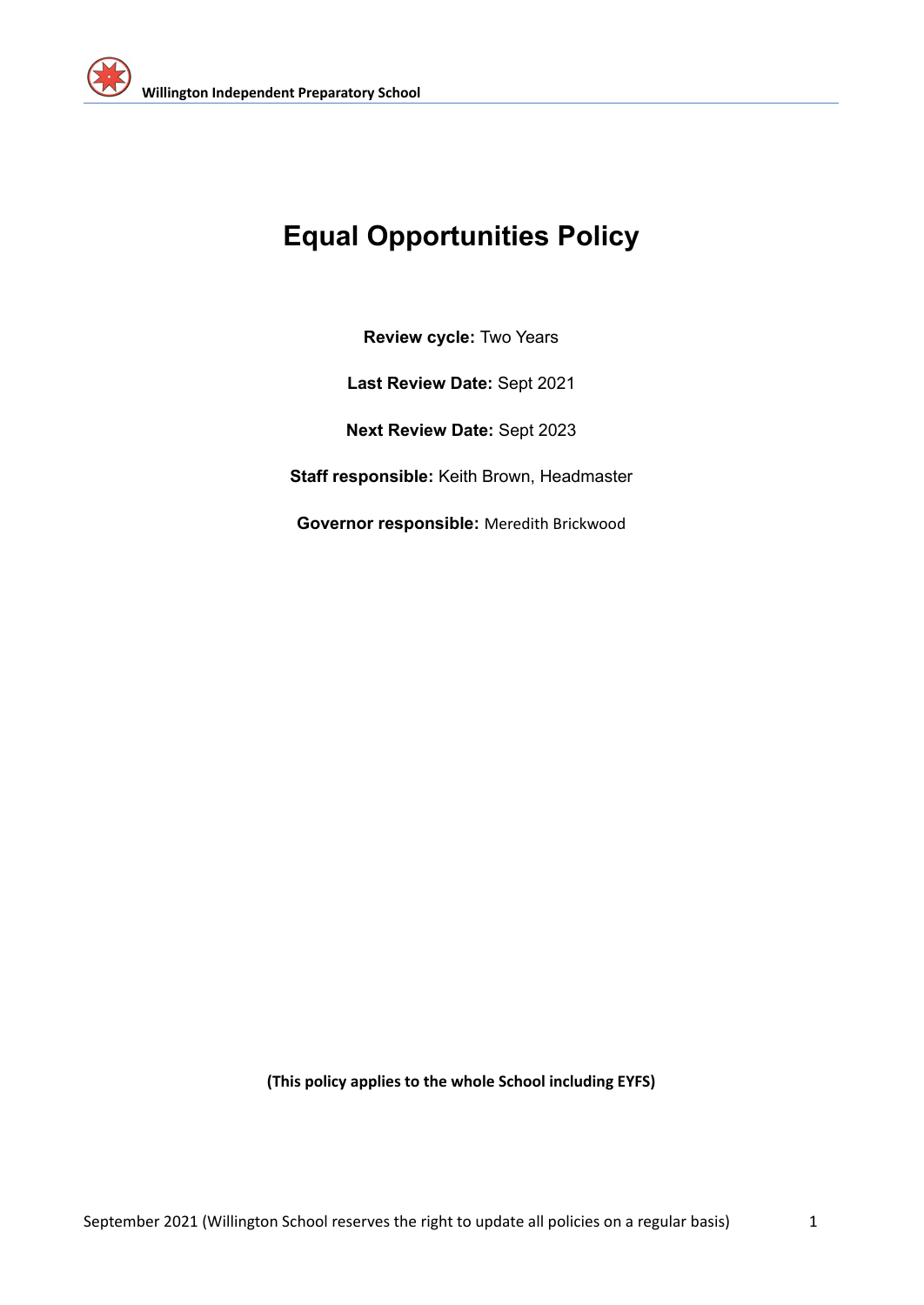## **EQUAL OPPORTUNITIES POLICY**

1. Promoting equal opportunities is fundamental to the aims and ethos of Willington School. We welcome applications from candidates with as diverse a range of backgrounds as possible. This enriches our community and is vital in preparing our pupils for today's world. We concentrate on educating the individual, to provide a comfortable and welcoming atmosphere where each individual feels valued and can flourish.

2. The School is committed to equal treatment for all, regardless of an individual's race, sex, disability, religion or belief, sexual orientation, gender reassignment, pregnancy or maternity. We believe that the educational experience can only be enriched if children are exposed to as wide a range of cultural experiences as possible whilst they are developing.

3. We also welcome applications from pupils with special needs and disabilities that we are reasonably able to accommodate and properly support, and refer parents to our policy covering Special Education Needs (SEN), learning difficulties, and disability.

4. Generous bursaries are offered in order to make it possible for as many as possible who meet the School's admission criteria to attend the School. Details of our provision for bursaries can be found on our website or obtained from the Bursar. ([bursar@willingtonschool.co.uk](mailto:bursar@willingtonschool.co.uk))

### CODE OF CONDUCT

5. The Headmaster and the Senior Leadership Team play an active role in monitoring the School's policy on equal opportunities. Use is made of assemblies, PSHE, RE, Drama, English and other lessons to:

- a. Promote tolerance of and respect for each other, paying particular regard to the protected characteristics set out in the Equality Act 2010.
- b. Promote positive images and role models to avoid prejudice and raise awareness of related issues.
- c. Foster an open-minded approach and encourage pupils to recognise the contributions made by different cultures. Bias should be recognised.
- d. Understand why and how we will deal with offensive language and behaviour.
- e. Understand why we will deal with any incidents promptly and in a sensitive manner.

6. Harassment in all its forms is unlawful and unacceptable; our behaviour and anti-bullying policies contain clear procedures for dealing with unlawful discrimination. All our staff receive anti-discrimination training and attend regular INSET sessions on the subject.

7. A successful equal opportunities policy requires strong and positive support from parents and guardians, including full acceptance of the School's ethos of tolerance and respect.

#### MONITORING

8. Willington School monitors its equal opportunities policy regularly and reports to the Governors annually in order to ensure its effectiveness. As part of that process, we may invite parents to complete an anonymous ethnic monitoring form, using the same ethnic categories as used in the national census. When the completed forms arrive at the school, they are separated from any other material that might identify the individual child and the data is logged. The individual forms are then shredded.

9. Under no circumstances would we link our ethnic monitoring data with our pupil records.

10. We hope that all parents will feel able to participate in the ethnic monitoring scheme.